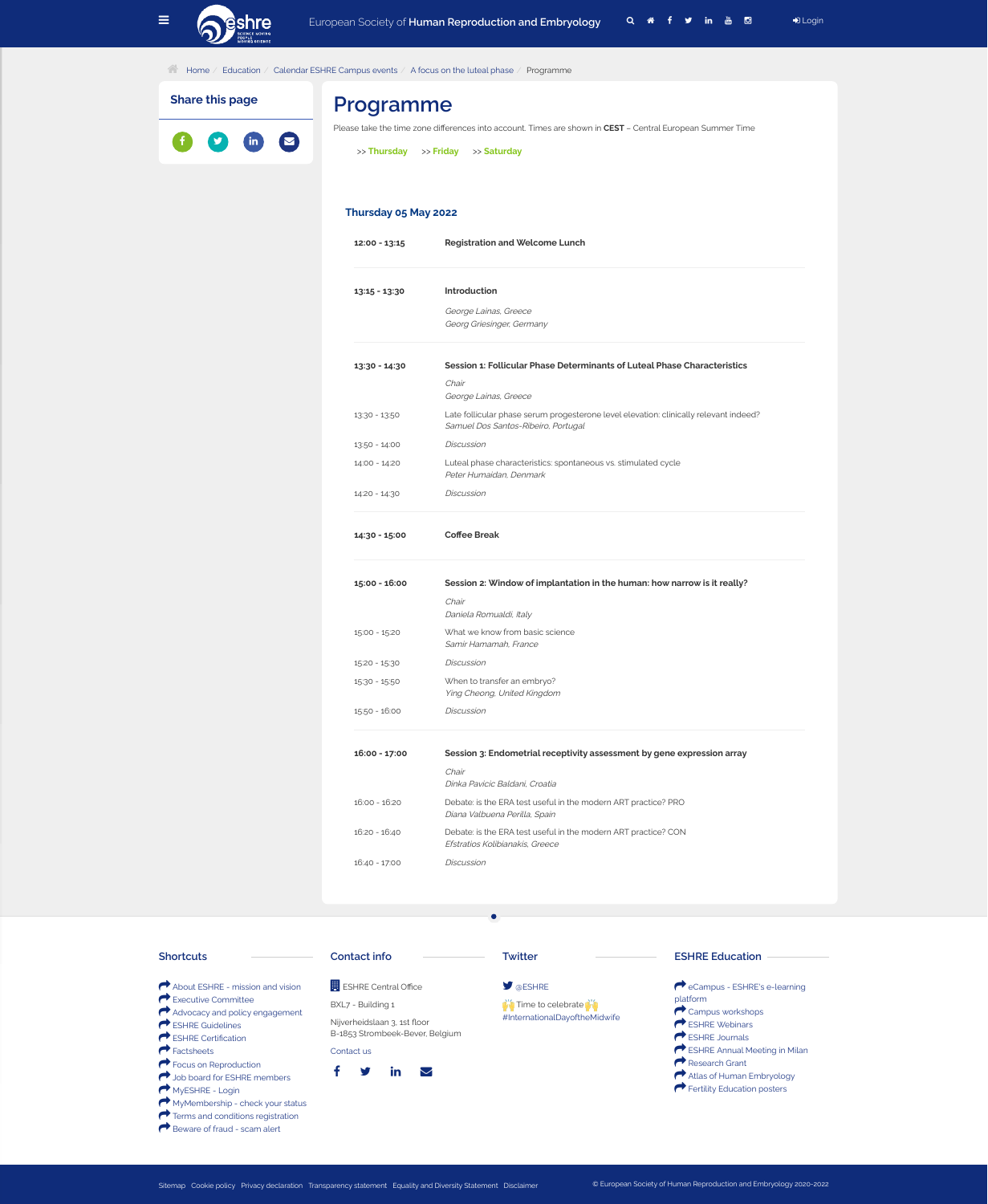

#### **1** [Home](https://www.eshre.eu/en) / [Education](https://www.eshre.eu/en/Education) / [Calendar ESHRE Campus events](https://www.eshre.eu/en/Education/Calendar-Campus-events) / [A focus on the luteal phase](https://www.eshre.eu/en/Education/Calendar-Campus-events/A-focus-on-the-luteal-phase) / Programme

# **Programme**

Please take the time zone diferences into account. Times are shown in **CEST** – Central European Summer Time

>> **[Thursday](https://www.eshre.eu/Education/Calendar-Campus-events/A-focus-on-the-luteal-phase/Programme?dayid=3302)** >> **[Friday](https://www.eshre.eu/Education/Calendar-Campus-events/A-focus-on-the-luteal-phase/Programme?dayid=3303)** >> **[Saturday](https://www.eshre.eu/Education/Calendar-Campus-events/A-focus-on-the-luteal-phase/Programme?dayid=3304)**

### **Friday 06 May 2022**

| 09:30 - 11:00   | Session 4: Endocrine profile of the luteal phase after a stimulated cycle and ART<br>outcome                                                                  |
|-----------------|---------------------------------------------------------------------------------------------------------------------------------------------------------------|
|                 | Chair<br>Efstratios Kolibianakis, Greece                                                                                                                      |
| 09:30 - 09:50   | Luteal phase support after ovarian stimulation for ART: is there a gold standard?<br>Georg Griesinger, Germany                                                |
| 09:50 - 10:00   | <b>Discussion</b>                                                                                                                                             |
| $10:00 - 10:20$ | Natural /modified cycle for preparing endometrium for frozen-thawed embryo transfer: optimal<br>protocol and management<br>Isabelle Cedrin - Durnerin, France |
| $10:20 - 10:30$ | <b>Discussion</b>                                                                                                                                             |
| $10:30 - 10:50$ | Artificially prepared endometrium for frozen embryo transfer: optimal protocol and management<br>Elena Labarta, Spain                                         |
| $10:50 - 11:00$ | <b>Discussion</b>                                                                                                                                             |
| $11:00 - 11:30$ | <b>Coffee Break</b>                                                                                                                                           |

| Session 5: Fresh vs. freeze-all                                                                                           |  |  |
|---------------------------------------------------------------------------------------------------------------------------|--|--|
| Chair<br>Ying Cheong, United Kingdom                                                                                      |  |  |
| Debate: Should we aim to achieve pregnancy in the fresh cycle in contemporary ART? PRO<br>Peter Humaidan, Denmark         |  |  |
| Debate: Should we aim to achieve pregnancy in the fresh cycle in contemporary ART? CON<br>Efstratios Kolibianakis, Greece |  |  |
| <b>Discussion</b>                                                                                                         |  |  |
| <b>Lunch Break</b>                                                                                                        |  |  |
| Session 6: NK, plasma cells and Tregs: deciphering the network                                                            |  |  |
| Chair<br>Samuel Dos Santos-Ribeiro, Portugal                                                                              |  |  |
| Debate: endometrial sampling is already an integral part of reproductive care - PRO<br>Udo R. Markert, Germany            |  |  |
| Debate: endometrial sampling is already an integral part of reproductive care - CON<br>Ying Cheong, United Kingdom        |  |  |
| <b>Discussion</b>                                                                                                         |  |  |
| Chronic endometritis: when to search for, how to diagnose and how to treat?<br>George Lainas, Greece                      |  |  |
| <b>Discussion</b>                                                                                                         |  |  |
| <b>Coffee Break</b>                                                                                                       |  |  |
| Session 7: Interventions in the luteal phase                                                                              |  |  |
| Chair<br>Georg Griesinger, Germany                                                                                        |  |  |
| Oxytocin receptor antagonists: atosiban, nolasiban and barusiban<br>Kay Neumann, Germany                                  |  |  |
|                                                                                                                           |  |  |

**Share this page**